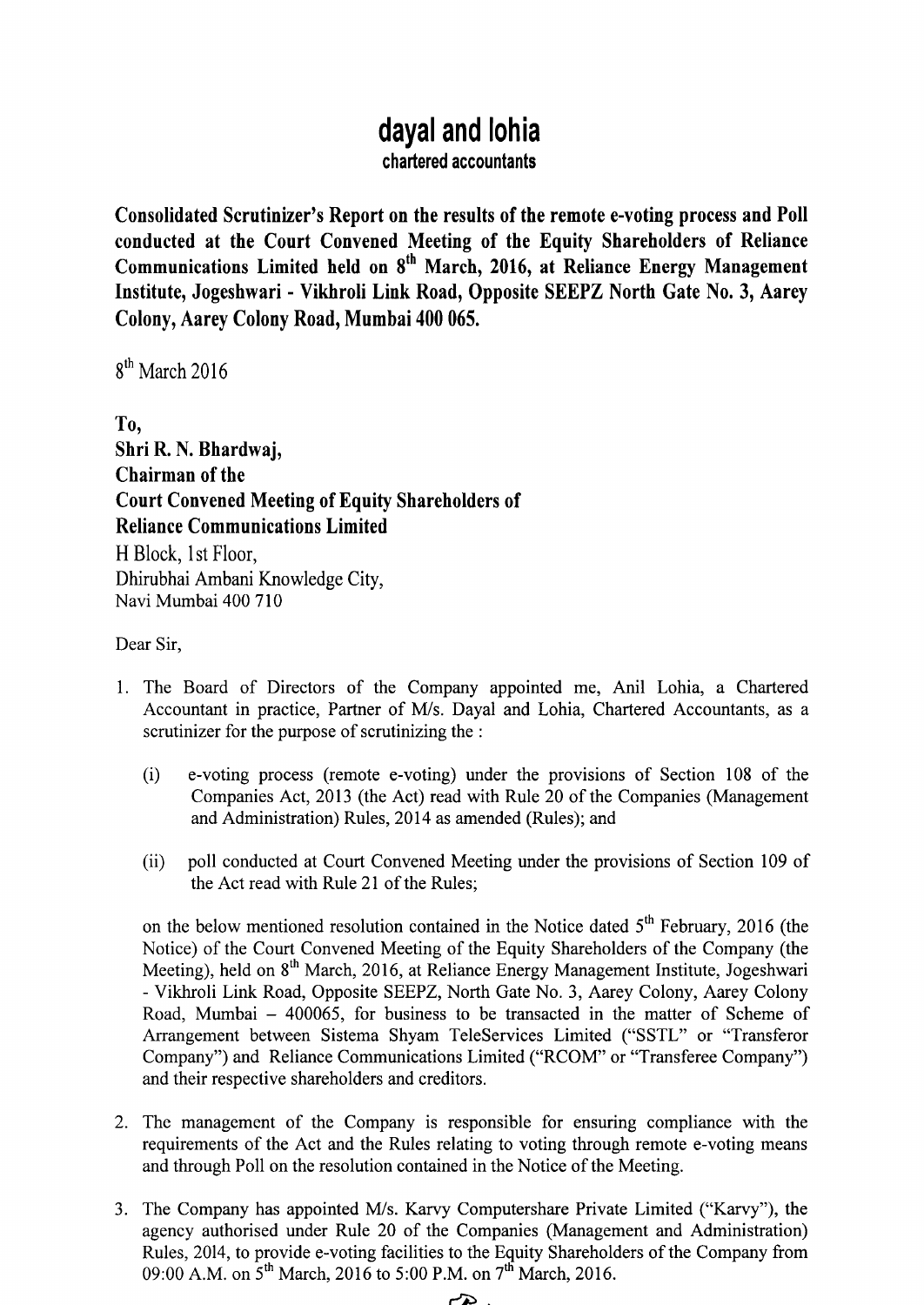- 4. My responsibility as a scrutinizer for the voting process (by remote e-voting and Poll at the Meeting), was restricted to scrutinize the remote e-voting process and poll at the meeting in a fair and transparent manner and to prepare a consolidated Scrutinizer's report of the votes cast "in favour" or "against" the resolution stated in the Notice, based on the reports generated from the e-voting system provided by Karvy and based on the Poll taken at the Meeting.
- 5. Separate Scrutinizer's Reports of even date have been issued on the remote e-voting and on the poll taken at the Meeting on the resolution contained in the Notice of the Meeting. I submit a consolidated Scrutinizer's report on the results of voting by remote e-voting and Poll taken at the Meeting as under :-

Resolution to be passed with requisite majority of the Shareholders:

To consider and, if thought fit, approve with or without modification(s), Resolution under Sections 391 to 394 of the Companies Act, 1956 (including any statutory modification(s) or re-enactment thereof for the time being in force) for approval of the proposed Scheme of Arrangement of Sistema Shyam TeleServices Limited ("Transferor Company") with Reliance Communications Limited ("Transferee Company") and their respective shareholders and creditors ("Scheme").

|                        | <b>Number of Equity Shareholders</b> |                                  |              |               | No. of votes contained in |                                              |                                      |         |
|------------------------|--------------------------------------|----------------------------------|--------------|---------------|---------------------------|----------------------------------------------|--------------------------------------|---------|
|                        | Remote<br>e-voting                   | Poll at<br>the<br><b>Meeting</b> | <b>Total</b> | $\frac{0}{0}$ | Remote<br>e-voting        | Poll at the<br><b>Meeting</b>                | <b>Total</b>                         | $\%$    |
| In favour              | 328                                  | 1,608                            | 1,936        | 99.4861       |                           | 54,66,05,163   145,21,09,907   199,87,15,070 |                                      | 99.9999 |
| Against                | 8                                    | $\overline{2}$                   | 10           | 0.5139        | 1,241                     | 30                                           | 1,271                                | 0.0001  |
| Total #                | 336                                  | 1,610                            | 1,946        | 100.0000      | 54,66,06,404              |                                              | 145,21,09,937 199,87,16,341 100.0000 |         |
| Invalid /<br>Abstained | 15                                   | $\overline{2}$                   | 17           | ۰             | 2,34,01,641               | 1,721                                        | 2,34,03,362                          |         |

# 3 Equity shareholders who voted partly 'for' and partly ' **against'.**

Based on the aforesaid results, Resolution of the Notice dated 5<sup>th</sup> February, 2016 has **been passed** by the **Equity Shareholders through poll at the meeting and through e-Voting with requisite majority.**

- 6. In terms of the Notice for Court Convened Meeting dated  $5<sup>th</sup>$  day of February 2016, the shareholders who have already voted through E-voting were not entitled to vote at the Court Convened Meeting. As such, votes, if any, cast by the Shareholders who had voted at E-voting were treated as invalid.
- 7. A Compact **Disc containing Electronic data and other relevant records relating to remote e- voting and Poll has been kept in my safe custody and shall be retained until the minutes**